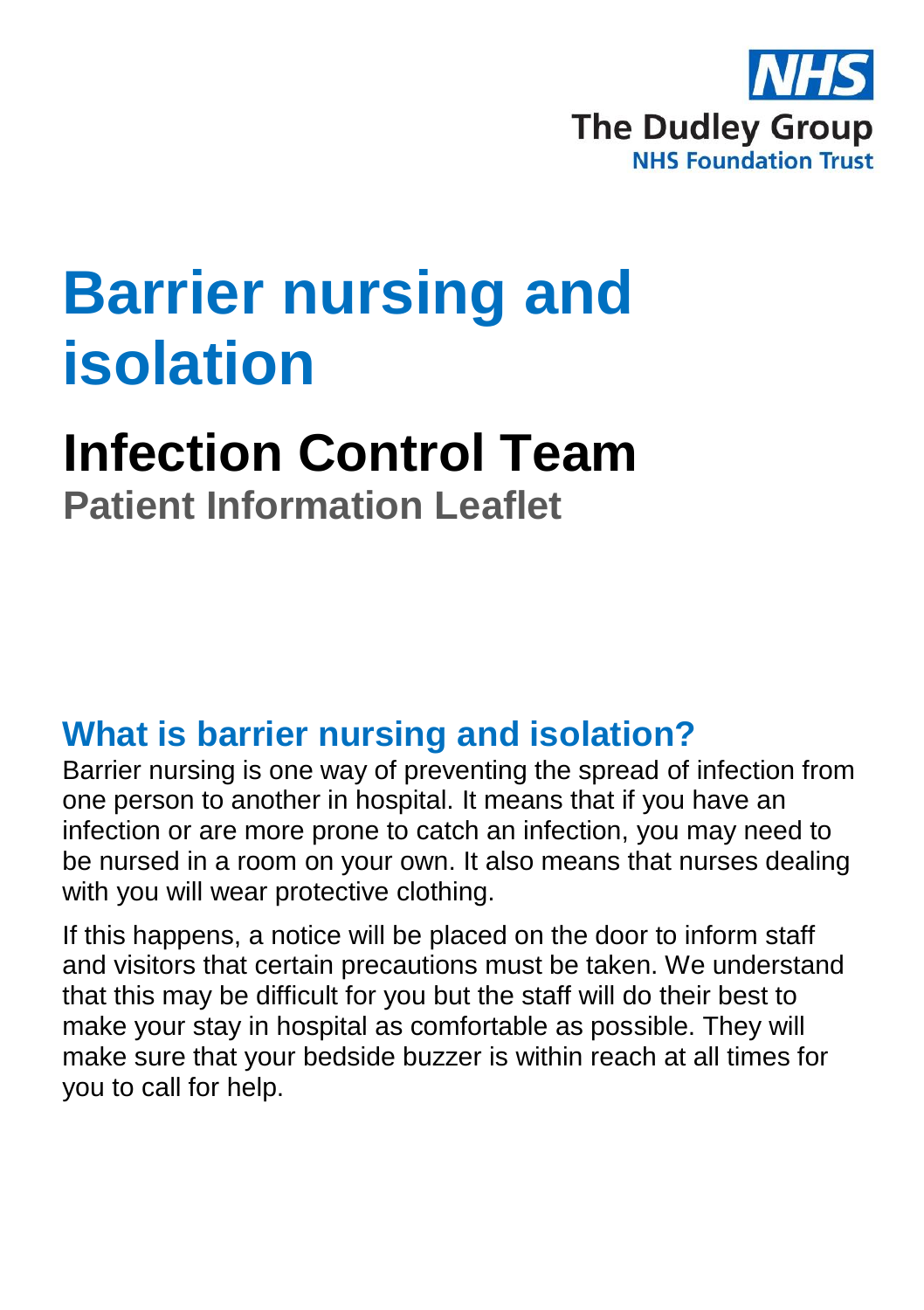#### **What precautions will staff take?**

Staff will wear protective clothing such as aprons and gloves when having physical contact with you. They have all been trained how to wash their hands correctly and what measures are necessary to prevent the spread of infections.

Any members of staff who are bringing your drugs, meals or drinks do not need to wear aprons or gloves. However, they will either wash their hands or use the alcohol gel when they go out of your room.

#### **What happens about my treatment?**

Your treatment and investigations such as X-rays will not be delayed if you are in isolation. The staff in these departments will take precautions to allow your treatment to go ahead safely.

#### **Can I have visitors?**

Yes. Your friends and relatives can visit as normal but should speak to the nurse in charge for further advice. Your visitors do **not** need to wear aprons, gloves or masks unless instructed to do so by the staff.

However, they should:

- cover any cuts or wounds before they enter your room
- not sit on your bed
- take extra care to wash their hands when leaving your room and
- use the gel either outside the room or at the entrance to the ward

You are only allowed to have up to two visitors at a time.

In general, we advise you not to have babies to visit you, or visitors who are unwell themselves, as they may be at risk of picking up an infection more easily.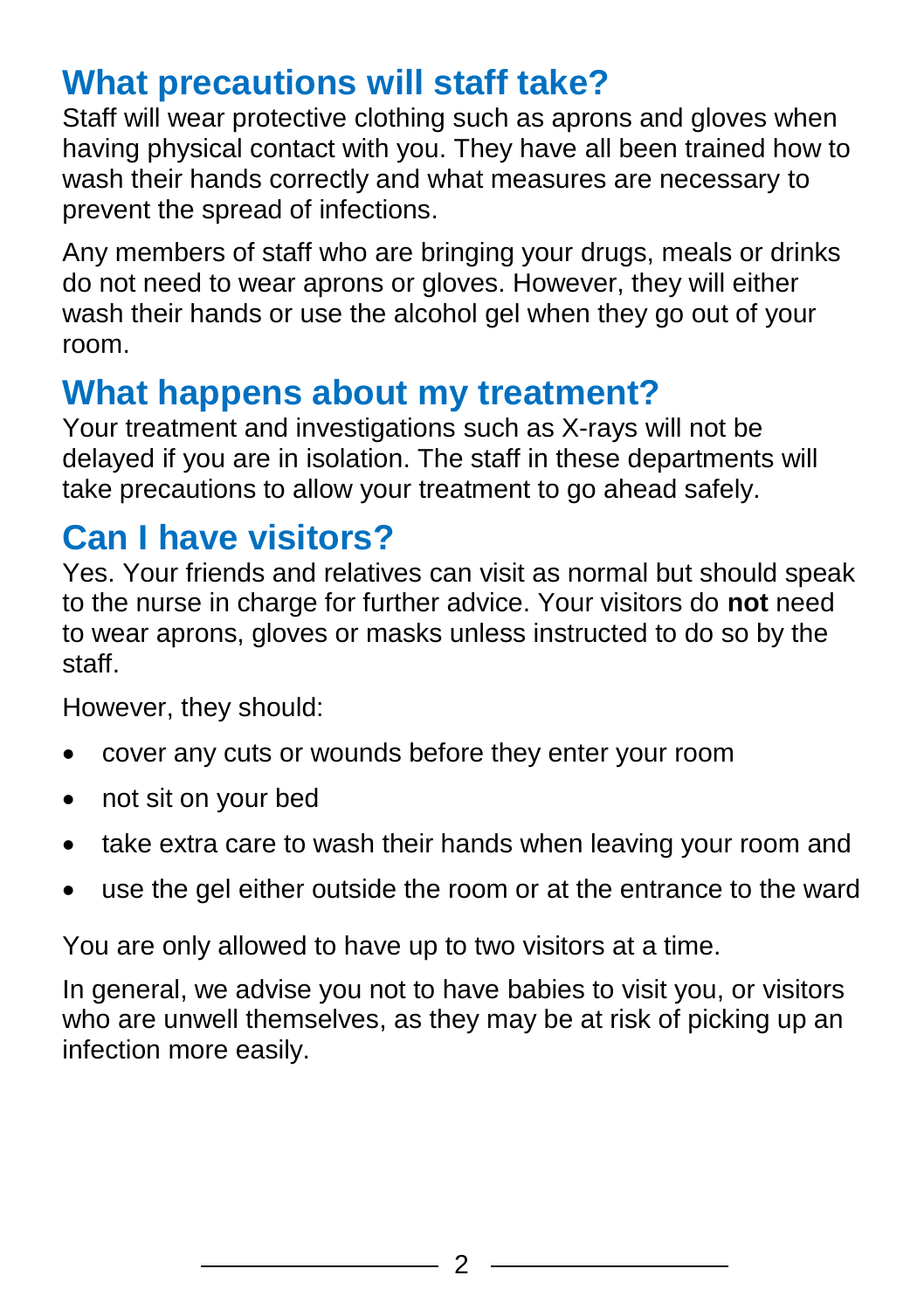### **Can I leave my room?**

We ask that you do not leave your room unless you are given permission to do so by the nursing staff. You will be asked to keep your door closed at all times. If this causes you any problems, a nurse will be happy to discuss this with you.

It may be possible for you to come back onto the main ward at a later stage once your infection is treated. This decision will be taken by the ward staff and will be discussed with you.

If you have any questions, or if there is anything you do not understand about this leaflet, please contact:

Infection Control Team on 01384 244174 (8.30am to 5pm, Monday to Friday)

Russells Hall Hospital switchboard number: 01384 456111

#### **This leaflet can be downloaded or printed from:**

[http://dgft.nhs.uk/about-us/quality/infection-control/patient](http://dgft.nhs.uk/about-us/quality/infection-control/patient-information-leaflets/)[information-leaflets/](http://dgft.nhs.uk/about-us/quality/infection-control/patient-information-leaflets/)

If you have any feedback on this patient information leaflet, please email dgft.patient.information@nhs.net